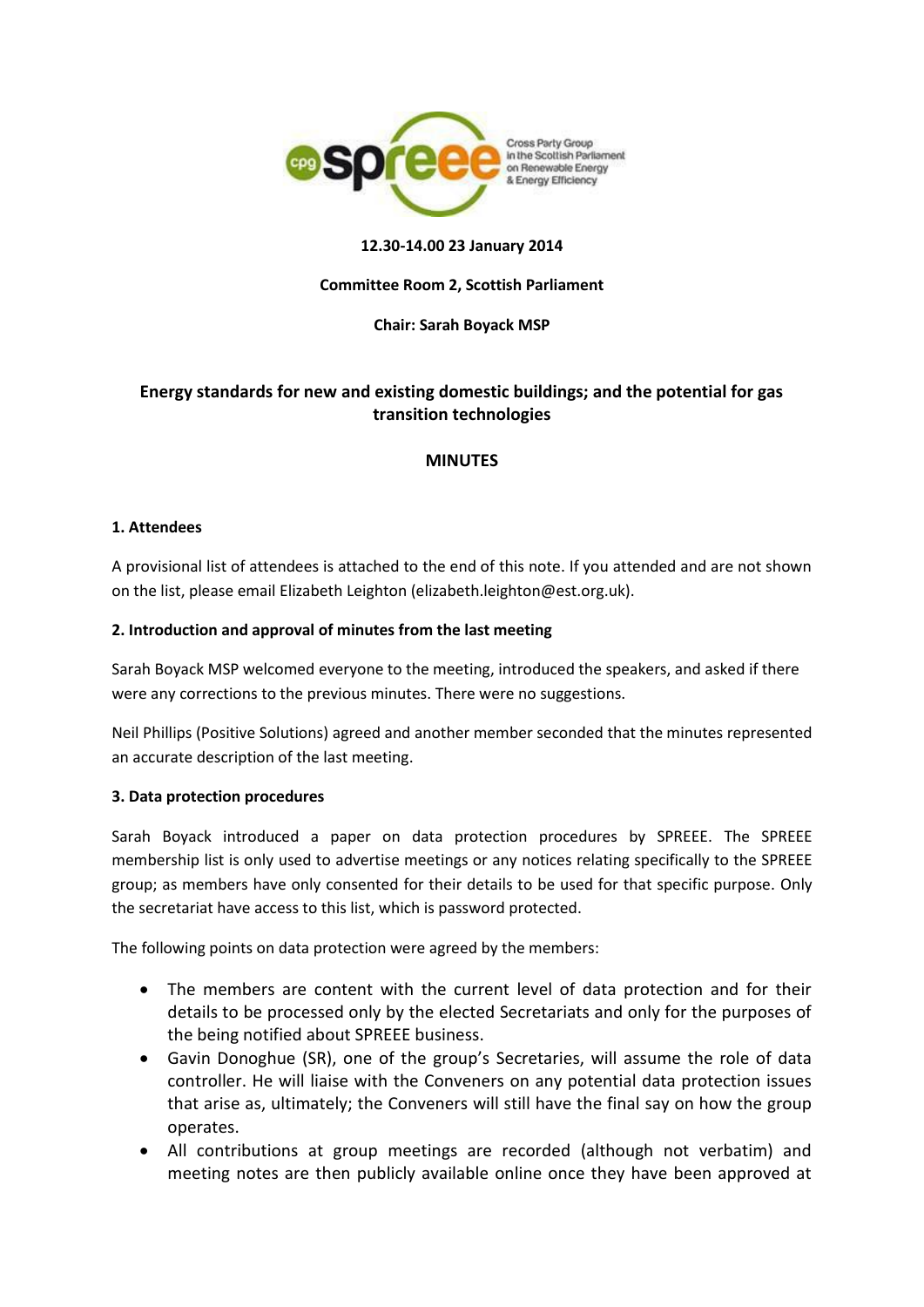the subsequent meeting of the group. However, a member can request the minute note be amended before it is published if they feel it is inaccurate.

- On an annual basis, members will be given the opportunity to confirm, in writing, that they wish to remain on the membership list through an email asking them to resign up to the group in advance of the AGM, when the membership list is passed to Standards and then uploaded onto the website.
- Any new group members are notified to Standards within a 30 day period.
- When any new member joins the group, a pro-forma notification should be sent to the individual outlining that they are becoming a member of the group; their details will be processed in accordance with the Data Protection Act, i.e. their details will not be passed on or used for any purpose other than notification of SPREEE meeting or notices; and that their contributions to group meetings may be recorded and made available online via the Parliament's website.
- The secretariat will share the cost of an annual fee of £35 to the UK Information Commissioner which is required as SPREEE processes data.

Tony Brunton asked if the Linkedin group set up previously for SPREEE is still active. Gavin Donoghue confirmed that the group is no longer used to send out information or as a discussion forum due to data protection issues.

# **4. Presentation: Building standards and the Sullivan Panel - Update 2013: Lori McElory (Sust Programme, Architecture and Design Scotland)**

Lori McElroy of Architecture and Design Scotland gave a presentation on the conclusions of the report, *A Low Carbon Building Standards Strategy for Scotland: Update 2013*. The report was prepared by a panel of experts chaired by Lynne Sullivan – the reconvened 'Sullivan Panel'. The panel was called together to review progress on the original 2007 report on building standards, particularly in light of the challenging economic climate, and other developments in policy elsewhere in the UK. The key conclusions in the Update 2013 report are:

- Defer energy standards proposed for 2014 until 2015
- Investigate if 60% and 75% reductions in carbon dioxide emissions meet the definition of 'nearly zero energy' new buildings in the EU Energy Performance of Buildings Directive (EPBD)
- Next review of energy standards should align with EPBD requirement for 'nearly zero energy' new buildings
- Delivery of a 'net zero carbon' standard is linked to the development of the concept of 'Allowable Solutions'
- Publish an 'Action Plan' setting out a range of work elements to support the successful implementation of each staged improvement

There were also a series of recommendations to encourage the marketing and valuation of low energy buildings. The report also recognises the importance of improving the energy performance of existing buildings.

Lori also introduced a new organisation, Retrofit Scotland, supported by Architecture and Design Scotland, the Scotland's 2020 Climate Group, Edinburgh Napier University, BRE and Historic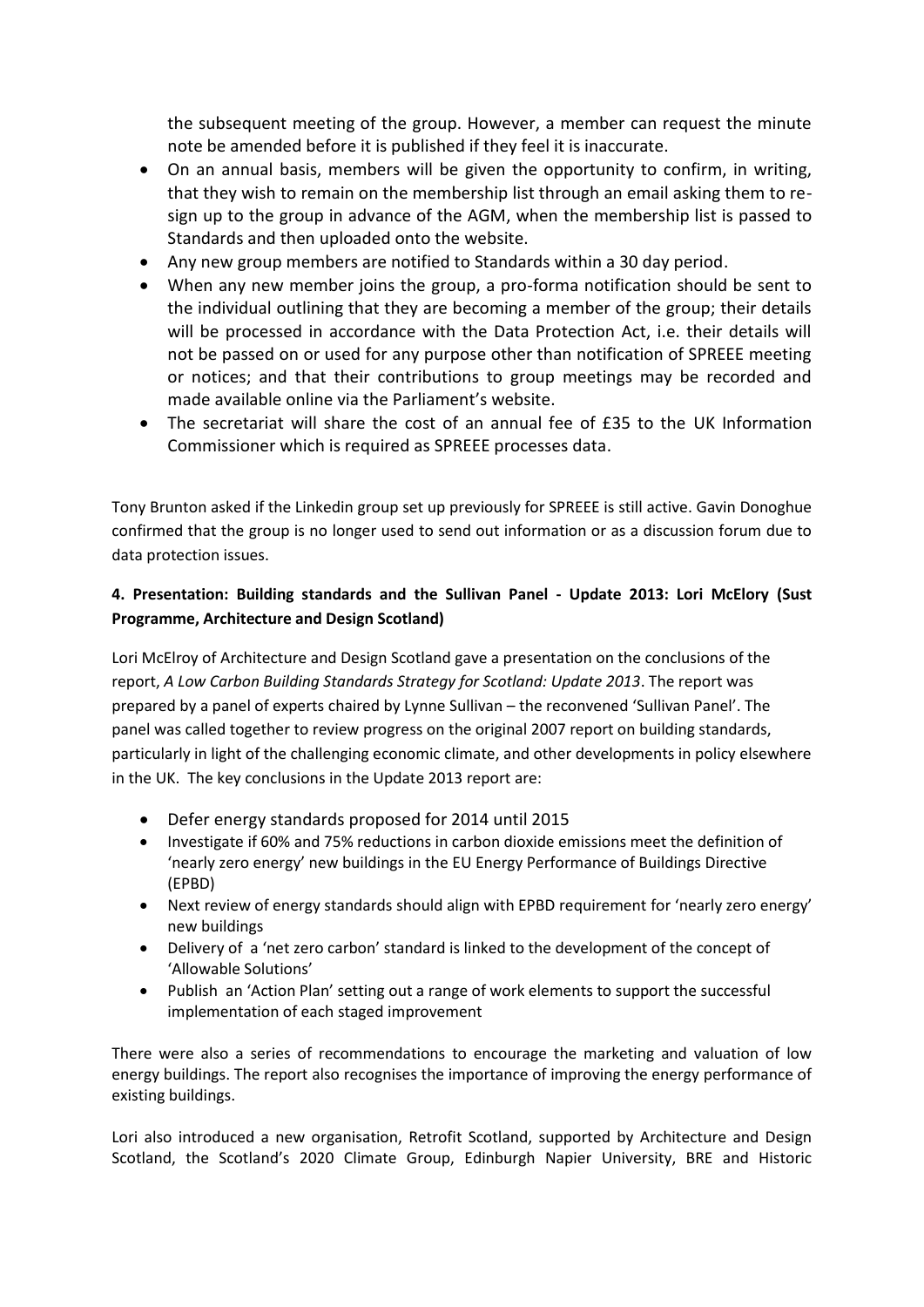Scotland. Retrofit Scotland [\(www.retrofitscotland.org\)](http://www.retrofitscotland.org/) will disseminate best practice through case studies, events and resources.

If members would like copies of the report, please contact Lori McElroy (Lori.McElroy@ads.org.uk) and she will send you a copy.

# **5. Presentation: Development of regulation for consultation on energy efficiency in private sector housing – a progress report: Valerie Sneddon, Team leader, Home Reports and Regulation of Energy Efficiency in Private Sector Housing, Scottish Government**

Valerie Sneddon started with an introduction to the Sustainable Housing Strategy which includes four strands: Home Energy Efficiency Programmes for Scotland, the role of standards, financial market transformation, and new build market transformation. The Sustainable Housing Strategy aims to achieve warm, affordable, low carbon homes throughout Scotland. Key objectives of the strategy are to help meet fuel poverty and climate change targets.

As part of the strategy, standards for the social sector have already been developed – the Energy Efficiency Standard for Social Housing (EESSH) for 2020. Now the Scottish Government has set up a working group of stakeholders to recommend to Ministers proposal for regulation of the energy performance of private sector housing for consultation by spring 2015. The working group will consider issues such as: the standard, mechanisms for implementation, incentives, exceptions, and engagement with key stakeholders. The agreed criteria for any regulation are: contribution to fuel poverty and climate change targets, fit with incentives, clarity, financially sustainable and equitable, sufficient lead in time, and enforceable.

The Scottish Government is keen to get views and evidence to add to their considerations. Successful regulation will rely on acceptance and support by stakeholder, so significant effort will be made to engage with the property industry, landlords and home owners. Papers for the Scottish Government working group are available here: [http://www.scotland.gov.uk/Topics/Built-](http://www.scotland.gov.uk/Topics/Built-Environment/Housing/sustainable/Energy-efficiency-private-sector-homes)[Environment/Housing/sustainable/Energy-efficiency-private-sector-homes](http://www.scotland.gov.uk/Topics/Built-Environment/Housing/sustainable/Energy-efficiency-private-sector-homes)

# **6. Presentation: Leveraging Scotland's gas legacy to deliver a low carbon heating future: Lesley Rudd, Consultant, Ecuity Consulting**

Lesley Rudd's presentation focused on how gas can contribute to low carbon heating, given that gas is the dominant fuel supply for heating at least until 2030. Lesley argued that 'transition technologies' such as micro CHP, gas absorption heat pumps, and hybrids (combining air source heat pumps and condensing boilers) makes the best use of the gas we have, while evolving towards more renewable sources of heat.

Gas absorption heat pumps offer 30% reduction in CO2 over condensing boilers, significant savings in running costs, and are relatively easy to retrofit. Micro CHP produces both heat and electricity and any excess of electricity supply can be sold to the grid. They provide direct energy supply, so there are no losses in transmission. There is also high customer engagement, as the householder is aware of the benefits of electricity production. It offers a simple means of retrofitting existing properties and can work in urban, rural, and off-grid situations.

According to Lesley, these technologies make the most of consumer's familiarity with gas, and the existing gas supply chain. They can also be upgraded to renewable heating when renewables are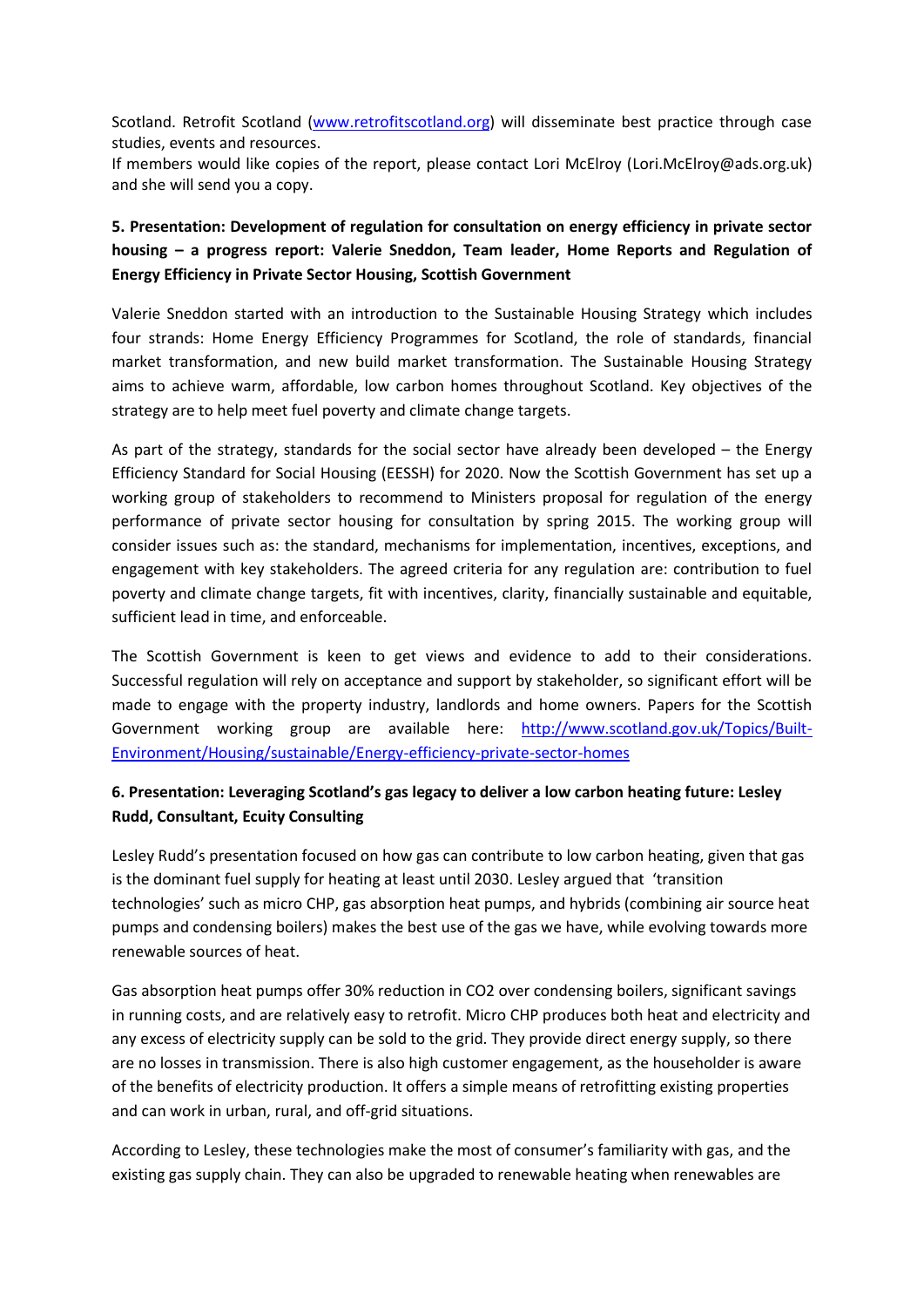more affordable for the mass market. Lesley argues that more policy support and coordination is needed to ensure delivery of environmental and economic benefits. Lesley concluded that given the right market drivers and enablers, Scotland could excel in gas transition technologies providing more jobs and manufacturing growth.

# **7. Questions**

A range of questions were directed at the panel; please note that the intention of this meeting note is not to record a verbatim account of the meeting. Questions posed to the panel included:

- Sarah Boyack MSP and Chair asked about the premium cost of a micro CHP compared with a conventional gas boiler. Lesley replied that they are significantly more expensive (approximately £6,000) but if there was more demand the prices would drop.
- Pete Roche asked why it is taking so long for micro CHP to come on the mass market they were introduced about ten years ago. Lesley replied that there has been a huge amount of investment, and now has MCS certification. There needs to be more sales volume to bring the costs down.
- Richard Leslie asked if the private rented sector will be asked to take action on Energy Performance Certificate recommendations. Valerie replied that the working group is looking at this as one of the options for regulation.
- John McKinney noted that the condition of the property is not linked to energy efficiency, and it is disappointing that this is not included in the government's low carbon framework. Valerie agreed that condition is very important, and that local authorities already have powers to address this. The working group looking at regulation will also look at condition issues. Sarah Boyack added that the issue of condition is very important and that including energy efficiency in common repairs has been debated before.
- Keith Baker questioned the claim that a gas heat pump could be called renewable. Lesley replied that micro CHP is not renewable, but gas heat pumps are according to the EU definition – though not all power is eligible for RHI.
- Norman McLean commented on the excessive lighting in the committee room and asked if there are PV solar panels on the parliament. Sarah Boyack replied that the building was state of the art (at time of construction) in terms of energy efficiency and it does have solar units.
- Tony Bruntsfield noted that standards and regulation are only useful if policed properly. Problems with compliance of building standards must be addressed. Lori agreed and noted that Scottish Building Standards is working with local authorities on compliance issues.
- Neil Phillips asked about avoiding the disaster of Green Deal. He thinks there is a need for more district heating. Lesley agreed that the Green Deal has lots of issues, and the Energy services company (ESCO) model could be more effective.
- Scott Restrick asked what happens if a low carbon technology fails which was put in to meet the standard – does it still comply? Lori replied that the emphasis should be on fabric first, then renewables. She also noted that these technologies would be more market-ready by the time net zero carbon standards are set.
- Sarah Boyack asked about timescales for regulation of the private sector this has been discussed for a very long time – since the Climate Change (Scotland) Act was passed in 2009. If not implemented until 2018 (Scottish Government suggestion) it will be nine years. Yet industry needs greater certainty for investment. She raised the issue of whether point of sale and point of rental could make good triggers for regulation and make it easier for compliance.

## **8. Date and Topic of Next Meeting**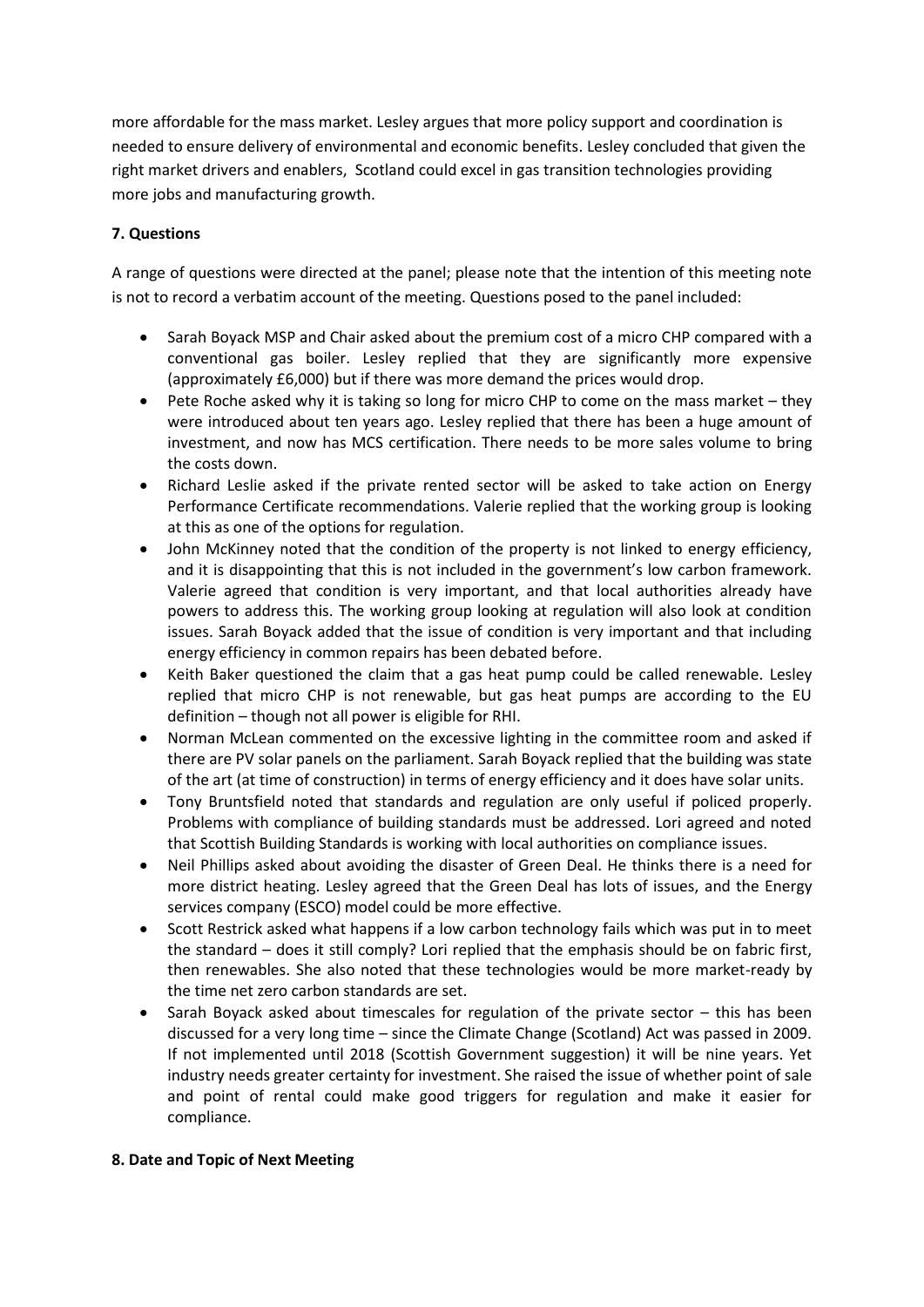The next meeting will take place on 20<sup>th</sup> of March 2014 between 12.30pm and 2.00pm in Committee Room 2. The meeting will focus on community benefit and renewables.

## **9. AOB**

For suggestions for correction of this note and to request copies of presentations, please contact the secretariat, Elizabeth Leighton (Elizabeth.leighton@est.org.uk).

## **9. Attendees**

| Martin           |                        |                                                |
|------------------|------------------------|------------------------------------------------|
|                  | Surridge               | Arup<br>Bellenden                              |
| Emma<br>Caroline | Megaughin<br>Henderson | Bellenden                                      |
| Douglas          | Prentice               | Geocapita                                      |
| Andrew           |                        |                                                |
| Elizabeth        | <b>Bright</b><br>Gore  | <b>Energised Environments</b>                  |
|                  | Cook                   | <b>Energy Action Scotland</b>                  |
| Chris<br>Paolo   |                        | Nordic Enterprise Trust                        |
|                  | <b>Buoni</b>           | <b>EU Energy Centre</b>                        |
| Colin            | Campbell               | <b>Currie and Brown</b>                        |
| Willa            | Straker-Smith          |                                                |
| Nigel            | Holmes                 | Scottish Hydrogen and Fuel Cell<br>Association |
| Jamie            | McGrigor MSP           | <b>Scottish Parliament</b>                     |
| Andrew           | Faulk                  | <b>Consumer Futures</b>                        |
| Annie            | McGovern               | <b>Consumer Futures</b>                        |
| David            | Stewart                | <b>SFHA</b>                                    |
| lain             | MacKinnon              | <b>Charlesfield First LLP</b>                  |
| Lorna            | Ross                   |                                                |
| Moira            | Scobbie                | Lochalsh and Skye Housing                      |
|                  |                        | Association                                    |
| Ken              | <b>Brady</b>           | <b>Energy Saving Trust</b>                     |
| Wilson           | Shaw                   | <b>BCA Group</b>                               |
| Jim              | Eadie MSP              | <b>Scottish Parliament</b>                     |
| Stefan           | <b>Buettner</b>        | <b>Scottish Parliament</b>                     |
| Jamie            | Carruthers             | <b>Dormont Estate</b>                          |
| Simon            | Kemp                   | Carillion                                      |
| Trevor           | Jackson                | Charlesfield                                   |
| <b>Neil</b>      | Phillips               | <b>Positive Solutions</b>                      |
| Claudia          | <b>Beamish MSP</b>     | <b>Scottish Parliament</b>                     |
| Ross             | Moffat                 | <b>EU Energy Centre</b>                        |
| Bill             | Rodger                 |                                                |
| Mike             | Martin                 | <b>Associate of District Energy</b>            |
|                  |                        | Development Ltd                                |
| Grant            | Thoms                  | <b>MacThomais Political Consulting</b>         |
|                  |                        | and Public Relations                           |
| Neil             | Anderson               | Ledingham Chalmers LLP, Solicitors             |
| Richard          | Leslie                 | <b>Tods Murray</b>                             |
| Mike             | MacKenzie              | <b>Scottish Parliament</b>                     |
| Elizabeth        | Leighton               | Secretary                                      |